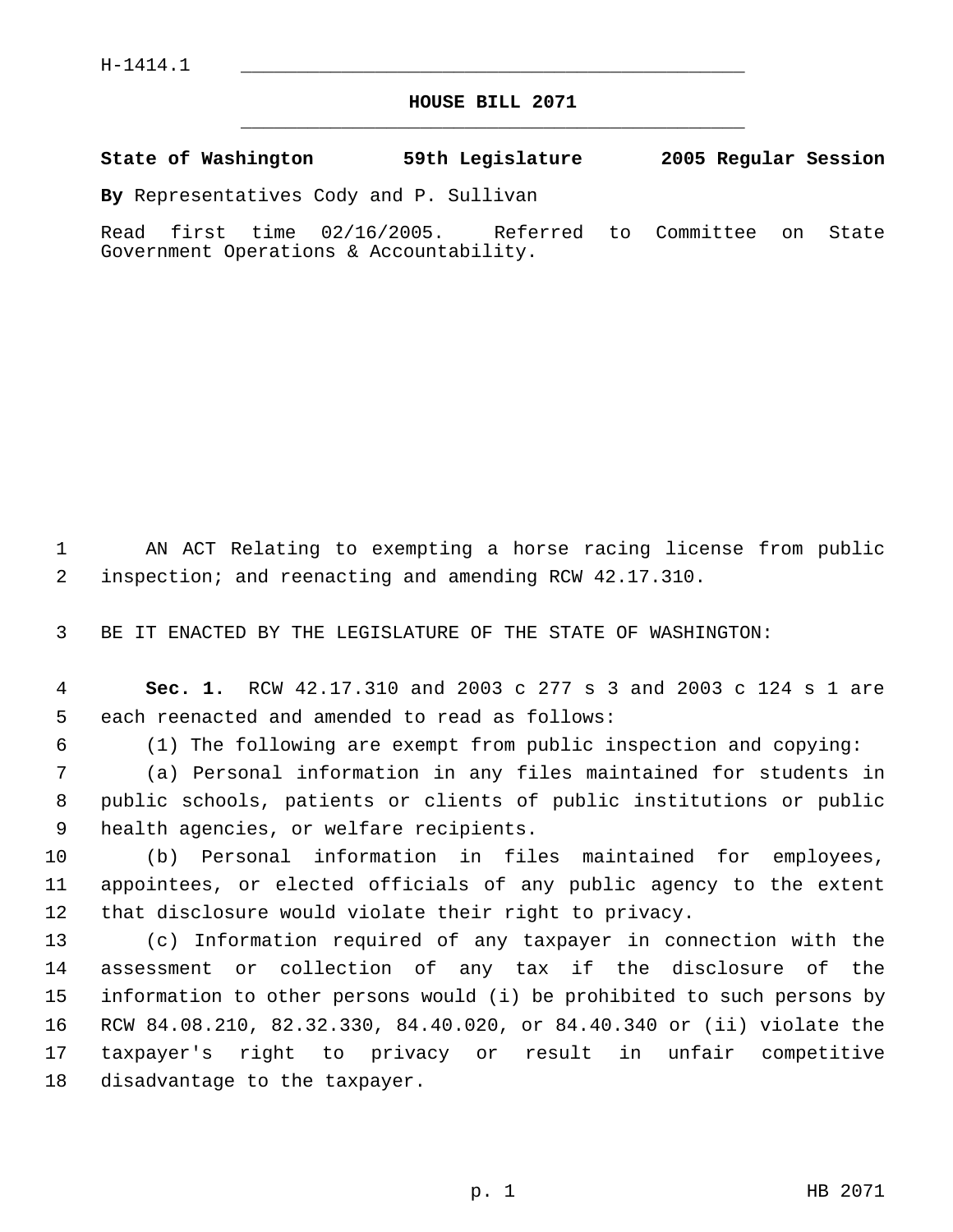(d) Specific intelligence information and specific investigative records compiled by investigative, law enforcement, and penology agencies, and state agencies vested with the responsibility to discipline members of any profession, the nondisclosure of which is essential to effective law enforcement or for the protection of any person's right to privacy.

 (e) Information revealing the identity of persons who are witnesses to or victims of crime or who file complaints with investigative, law enforcement, or penology agencies, other than the public disclosure commission, if disclosure would endanger any person's life, physical safety, or property. If at the time a complaint is filed the complainant, victim or witness indicates a desire for disclosure or nondisclosure, such desire shall govern. However, all complaints filed with the public disclosure commission about any elected official or candidate for public office must be made in writing and signed by the complainant under oath.

 (f) Test questions, scoring keys, and other examination data used to administer a license, employment, or academic examination.

 (g) Except as provided by chapter 8.26 RCW, the contents of real estate appraisals, made for or by any agency relative to the acquisition or sale of property, until the project or prospective sale is abandoned or until such time as all of the property has been acquired or the property to which the sale appraisal relates is sold, but in no event shall disclosure be denied for more than three years after the appraisal.

 (h) Valuable formulae, designs, drawings, computer source code or object code, and research data obtained by any agency within five years of the request for disclosure when disclosure would produce private gain and public loss.

 (i) Preliminary drafts, notes, recommendations, and intra-agency memorandums in which opinions are expressed or policies formulated or recommended except that a specific record shall not be exempt when publicly cited by an agency in connection with any agency action.

 (j) Records which are relevant to a controversy to which an agency is a party but which records would not be available to another party under the rules of pretrial discovery for causes pending in the superior courts.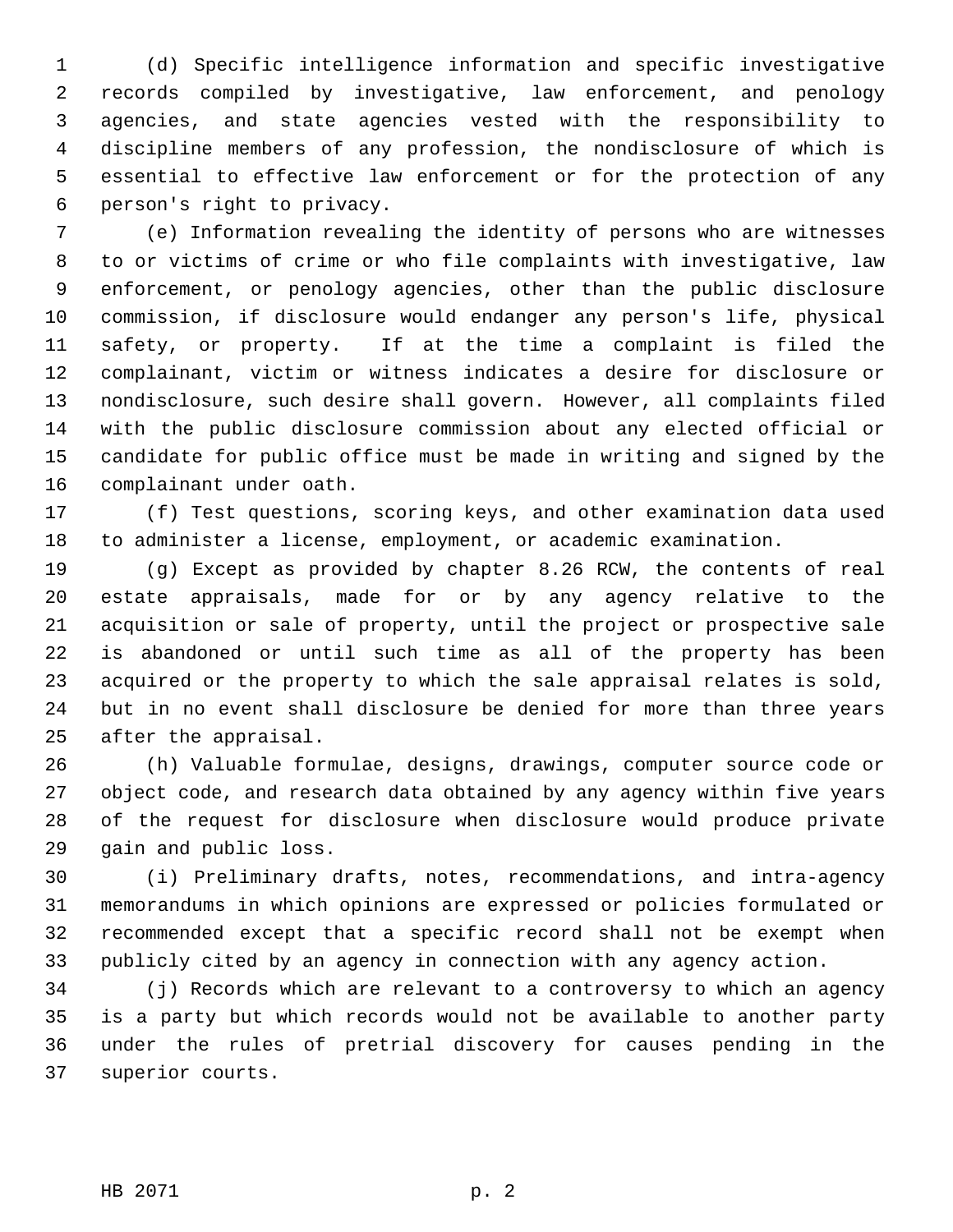(k) Records, maps, or other information identifying the location of archaeological sites in order to avoid the looting or depredation of such sites.

 (l) Any library record, the primary purpose of which is to maintain control of library materials, or to gain access to information, which discloses or could be used to disclose the identity of a library user.

 (m) Financial information supplied by or on behalf of a person, firm, or corporation for the purpose of qualifying to submit a bid or proposal for (i) a ferry system construction or repair contract as required by RCW 47.60.680 through 47.60.750 or (ii) highway construction or improvement as required by RCW 47.28.070.

 (n) Railroad company contracts filed prior to July 28, 1991, with the utilities and transportation commission under RCW 81.34.070, except that the summaries of the contracts are open to public inspection and copying as otherwise provided by this chapter.

 (o) Financial and commercial information and records supplied by private persons pertaining to export services provided pursuant to chapter 43.163 RCW and chapter 53.31 RCW, and by persons pertaining to export projects pursuant to RCW 43.23.035.

 (p) Financial disclosures filed by private vocational schools under chapters 28B.85 and 28C.10 RCW.

 (q) Records filed with the utilities and transportation commission or attorney general under RCW 80.04.095 that a court has determined are confidential under RCW 80.04.095.

 (r) Financial and commercial information and records supplied by businesses or individuals during application for loans or program services provided by chapters 43.163, 43.160, 43.330, and 43.168 RCW, or during application for economic development loans or program services provided by any local agency.

 (s) Membership lists or lists of members or owners of interests of units in timeshare projects, subdivisions, camping resorts, condominiums, land developments, or common-interest communities affiliated with such projects, regulated by the department of licensing, in the files or possession of the department.

 (t) All applications for public employment, including the names of applicants, resumes, and other related materials submitted with respect to an applicant.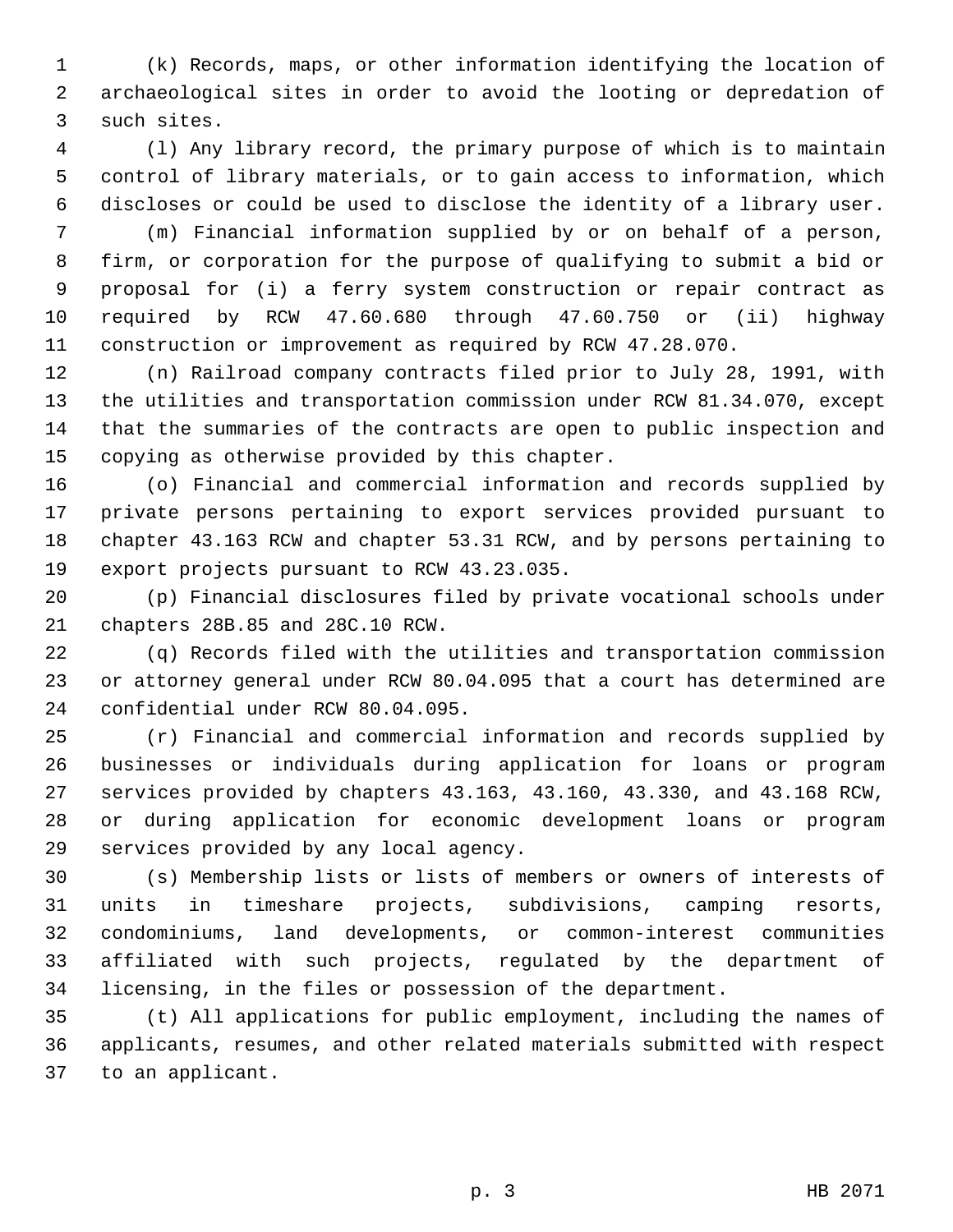(u) The residential addresses or residential telephone numbers of employees or volunteers of a public agency which are held by any public agency in personnel records, public employment related records, or volunteer rosters, or are included in any mailing list of employees or volunteers of any public agency.

 (v) The residential addresses and residential telephone numbers of the customers of a public utility contained in the records or lists held by the public utility of which they are customers, except that this information may be released to the division of child support or the agency or firm providing child support enforcement for another state under Title IV-D of the federal social security act, for the establishment, enforcement, or modification of a support order.

 (w)(i) The federal social security number of individuals governed under chapter 18.130 RCW maintained in the files of the department of health, except this exemption does not apply to requests made directly to the department from federal, state, and local agencies of government, and national and state licensing, credentialing, investigatory, disciplinary, and examination organizations; (ii) the current residential address and current residential telephone number of a health care provider governed under chapter 18.130 RCW maintained in the files of the department, if the provider requests that this information be withheld from public inspection and copying, and provides to the department an accurate alternate or business address and business telephone number. On or after January 1, 1995, the current residential address and residential telephone number of a health care provider governed under RCW 18.130.040 maintained in the files of the department shall automatically be withheld from public inspection and copying unless the provider specifically requests the information be released, and except as provided for under RCW 42.17.260(9).

 (x) Information obtained by the board of pharmacy as provided in RCW 69.45.090.

 (y) Information obtained by the board of pharmacy or the department of health and its representatives as provided in RCW 69.41.044, 69.41.280, and 18.64.420.

 (z) Financial information, business plans, examination reports, and any information produced or obtained in evaluating or examining a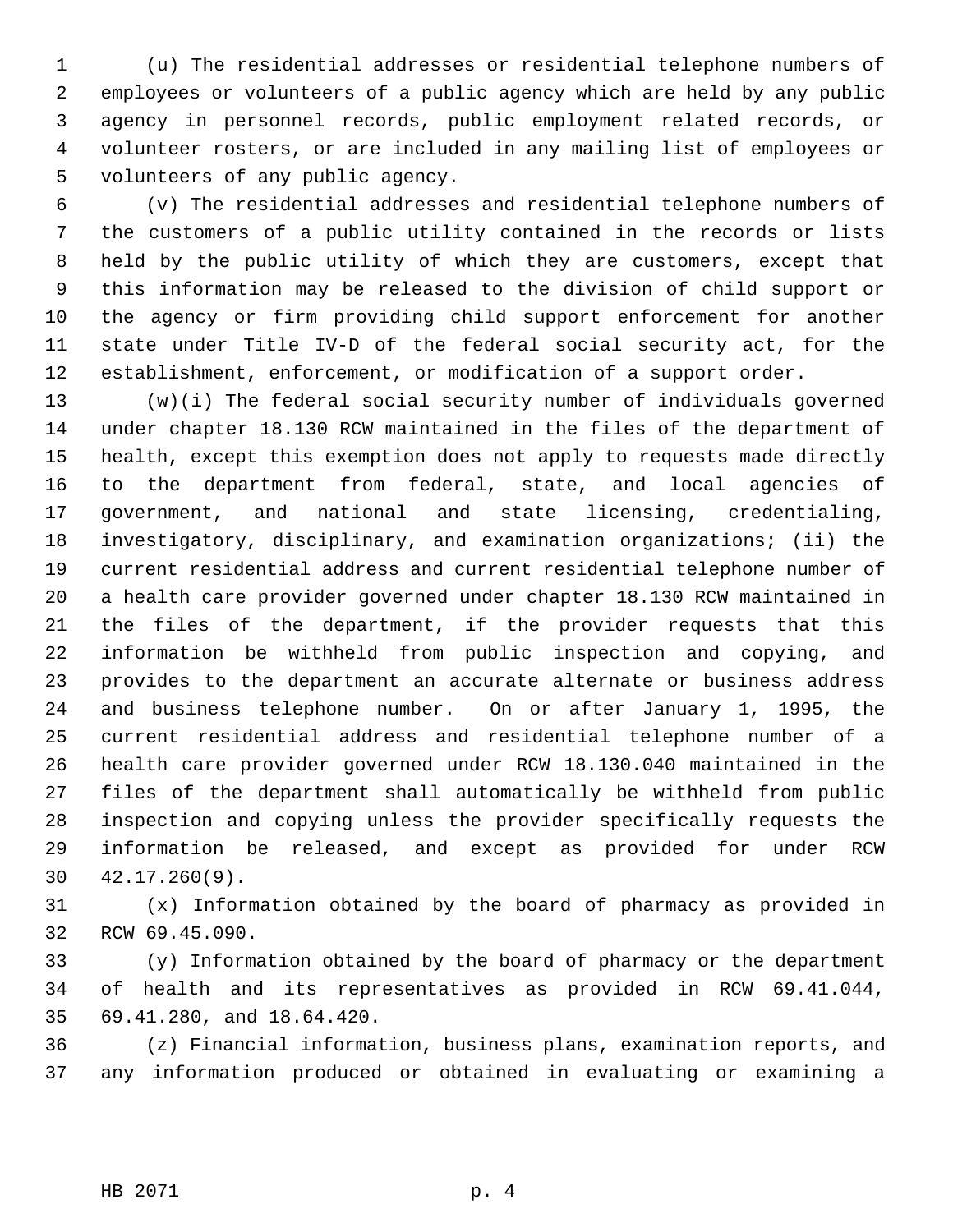business and industrial development corporation organized or seeking certification under chapter 31.24 RCW.

 (aa) Financial and commercial information supplied to the state investment board by any person when the information relates to the investment of public trust or retirement funds and when disclosure would result in loss to such funds or in private loss to the providers of this information.

(bb) Financial and valuable trade information under RCW 51.36.120.

 (cc) Client records maintained by an agency that is a domestic violence program as defined in RCW 70.123.020 or 70.123.075 or a rape crisis center as defined in RCW 70.125.030.

 (dd) Information that identifies a person who, while an agency employee: (i) Seeks advice, under an informal process established by the employing agency, in order to ascertain his or her rights in connection with a possible unfair practice under chapter 49.60 RCW against the person; and (ii) requests his or her identity or any identifying information not be disclosed.

 (ee) Investigative records compiled by an employing agency conducting a current investigation of a possible unfair practice under chapter 49.60 RCW or of a possible violation of other federal, state, or local laws prohibiting discrimination in employment.

 (ff) Business related information protected from public inspection and copying under RCW 15.86.110.

 (gg) Financial, commercial, operations, and technical and research information and data submitted to or obtained by the clean Washington center in applications for, or delivery of, program services under chapter 70.95H RCW.

 (hh) Information and documents created specifically for, and collected and maintained by a quality improvement committee pursuant to RCW 43.70.510 or 70.41.200, or by a peer review committee under RCW 4.24.250, regardless of which agency is in possession of the information and documents.

 (ii) Personal information in files maintained in a data base created under RCW 43.07.360.

 (jj) Financial and commercial information requested by the public stadium authority from any person or organization that leases or uses the stadium and exhibition center as defined in RCW 36.102.010.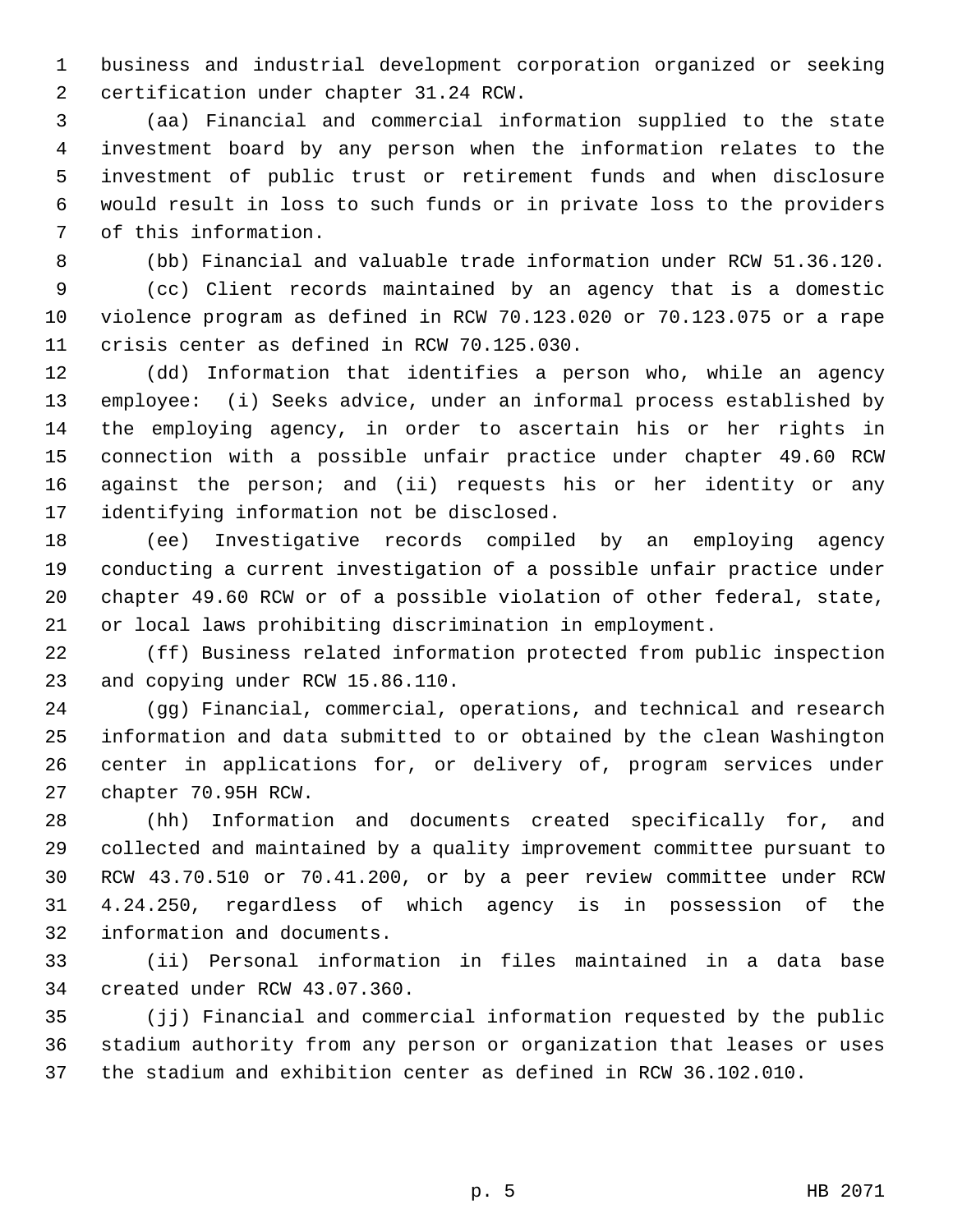(kk) Names of individuals residing in emergency or transitional housing that are furnished to the department of revenue or a county assessor in order to substantiate a claim for property tax exemption under RCW 84.36.043.

 (ll) The names, residential addresses, residential telephone numbers, and other individually identifiable records held by an agency in relation to a vanpool, carpool, or other ride-sharing program or service. However, these records may be disclosed to other persons who apply for ride-matching services and who need that information in order to identify potential riders or drivers with whom to share rides.

 (mm) The personally identifying information of current or former participants or applicants in a paratransit or other transit service operated for the benefit of persons with disabilities or elderly persons.

 (nn) The personally identifying information of persons who acquire and use transit passes and other fare payment media including, but not limited to, stored value smart cards and magnetic strip cards, except that an agency may disclose this information to a person, employer, educational institution, or other entity that is responsible, in whole or in part, for payment of the cost of acquiring or using a transit pass or other fare payment media, or to the news media when reporting on public transportation or public safety. This information may also be disclosed at the agency's discretion to governmental agencies or groups concerned with public transportation or public safety.

 (oo) Proprietary financial and commercial information that the submitting entity, with review by the department of health, specifically identifies at the time it is submitted and that is provided to or obtained by the department of health in connection with an application for, or the supervision of, an antitrust exemption sought by the submitting entity under RCW 43.72.310. If a request for such information is received, the submitting entity must be notified of the request. Within ten business days of receipt of the notice, the submitting entity shall provide a written statement of the continuing need for confidentiality, which shall be provided to the requester. Upon receipt of such notice, the department of health shall continue to treat information designated under this section as exempt from disclosure. If the requester initiates an action to compel disclosure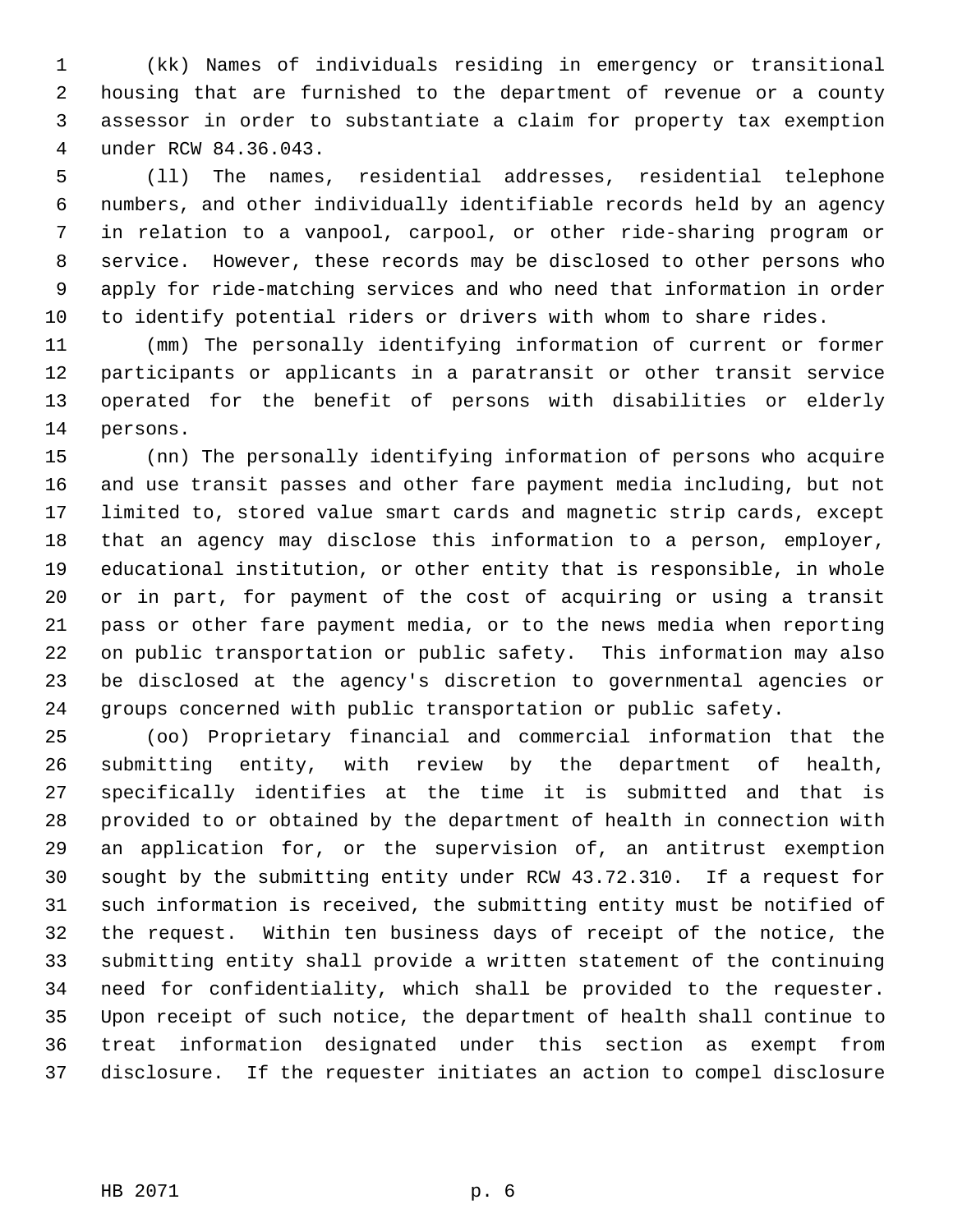under this chapter, the submitting entity must be joined as a party to demonstrate the continuing need for confidentiality.

 (pp) Records maintained by the board of industrial insurance appeals that are related to appeals of crime victims' compensation claims filed with the board under RCW 7.68.110.

 (qq) Financial and commercial information supplied by or on behalf of a person, firm, corporation, or entity under chapter 28B.95 RCW relating to the purchase or sale of tuition units and contracts for the purchase of multiple tuition units.

 (rr) Any records of investigative reports prepared by any state, county, municipal, or other law enforcement agency pertaining to sex offenses contained in chapter 9A.44 RCW or sexually violent offenses as defined in RCW 71.09.020, which have been transferred to the Washington association of sheriffs and police chiefs for permanent electronic retention and retrieval pursuant to RCW 40.14.070(2)(b).

 (ss) Credit card numbers, debit card numbers, electronic check numbers, card expiration dates, or bank or other financial account numbers, except when disclosure is expressly required by or governed by other law.

 (tt) Financial information, including but not limited to account numbers and values, and other identification numbers supplied by or on behalf of a person, firm, corporation, limited liability company, partnership, or other entity related to an application for a liquor 24 license, gambling license, ((or)) lottery retail license, or horse racing license.

 (uu) Records maintained by the employment security department and subject to chapter 50.13 RCW if provided to another individual or organization for operational, research, or evaluation purposes.

 (vv) Individually identifiable information received by the work force training and education coordinating board for research or evaluation purposes.

 (ww) Those portions of records assembled, prepared, or maintained to prevent, mitigate, or respond to criminal terrorist acts, which are acts that significantly disrupt the conduct of government or of the general civilian population of the state or the United States and that manifest an extreme indifference to human life, the public disclosure of which would have a substantial likelihood of threatening public safety, consisting of: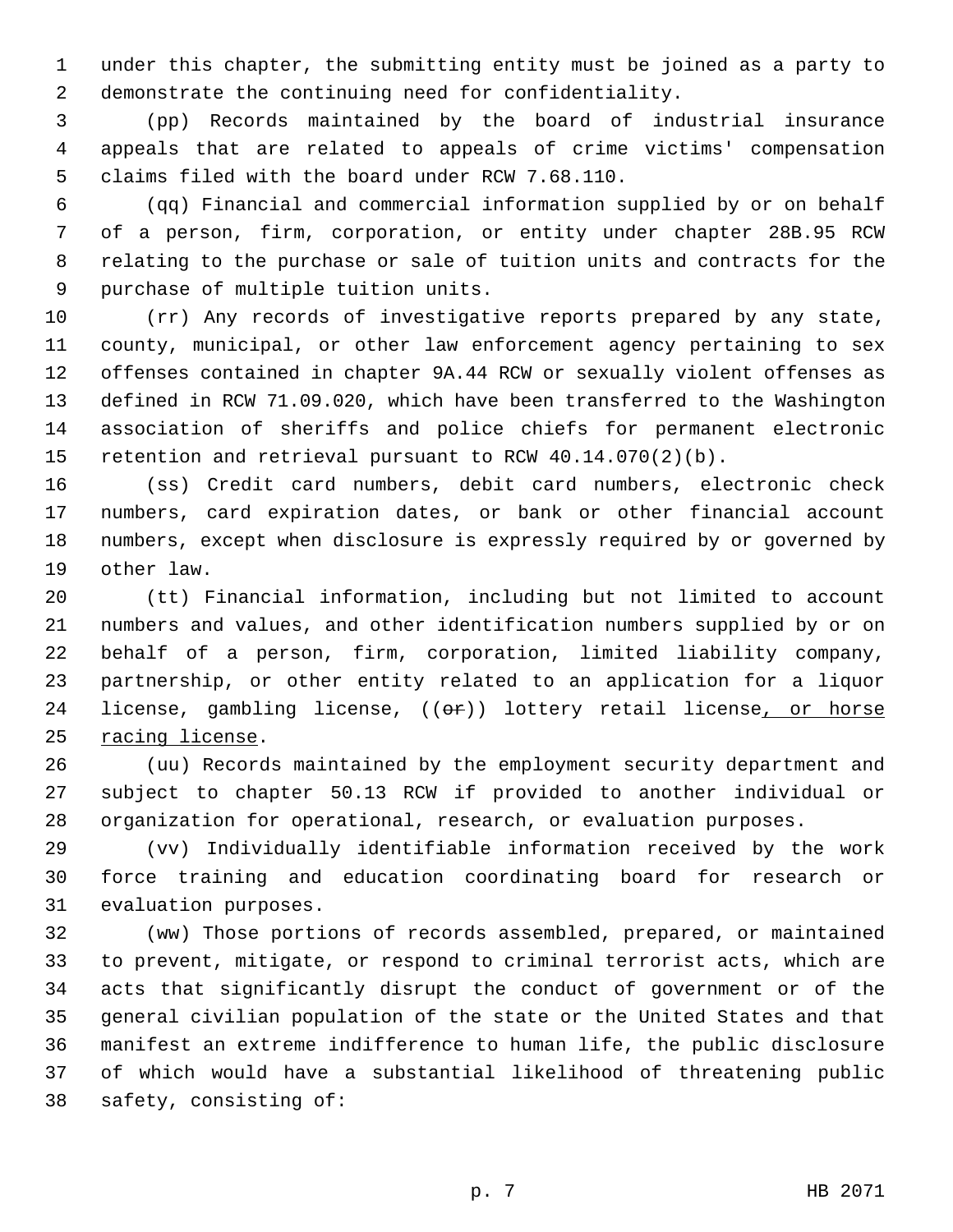(i) Specific and unique vulnerability assessments or specific and unique response or deployment plans, including compiled underlying data collected in preparation of or essential to the assessments, or to the response or deployment plans; and

 (ii) Records not subject to public disclosure under federal law that are shared by federal or international agencies, and information prepared from national security briefings provided to state or local government officials related to domestic preparedness for acts of terrorism.

 (xx) Commercial fishing catch data from logbooks required to be provided to the department of fish and wildlife under RCW 77.12.047, when the data identifies specific catch location, timing, or methodology and the release of which would result in unfair competitive disadvantage to the commercial fisher providing the catch data. However, this information may be released to government agencies concerned with the management of fish and wildlife resources.

 (yy) Sensitive wildlife data obtained by the department of fish and wildlife. However, sensitive wildlife data may be released to government agencies concerned with the management of fish and wildlife resources. Sensitive wildlife data includes:

 (i) The nesting sites or specific locations of endangered species designated under RCW 77.12.020, or threatened or sensitive species classified by rule of the department of fish and wildlife;

 (ii) Radio frequencies used in, or locational data generated by, telemetry studies; or

 (iii) Other location data that could compromise the viability of a specific fish or wildlife population, and where at least one of the following criteria are met:

(A) The species has a known commercial or black market value;

(B) There is a history of malicious take of that species; or

 (C) There is a known demand to visit, take, or disturb, and the species behavior or ecology renders it especially vulnerable or the species has an extremely limited distribution and concentration.

 (zz) The personally identifying information of persons who acquire recreational licenses under RCW 77.32.010 or commercial licenses under chapter 77.65 or 77.70 RCW, except name, address of contact used by the department, and type of license, endorsement, or tag. However, the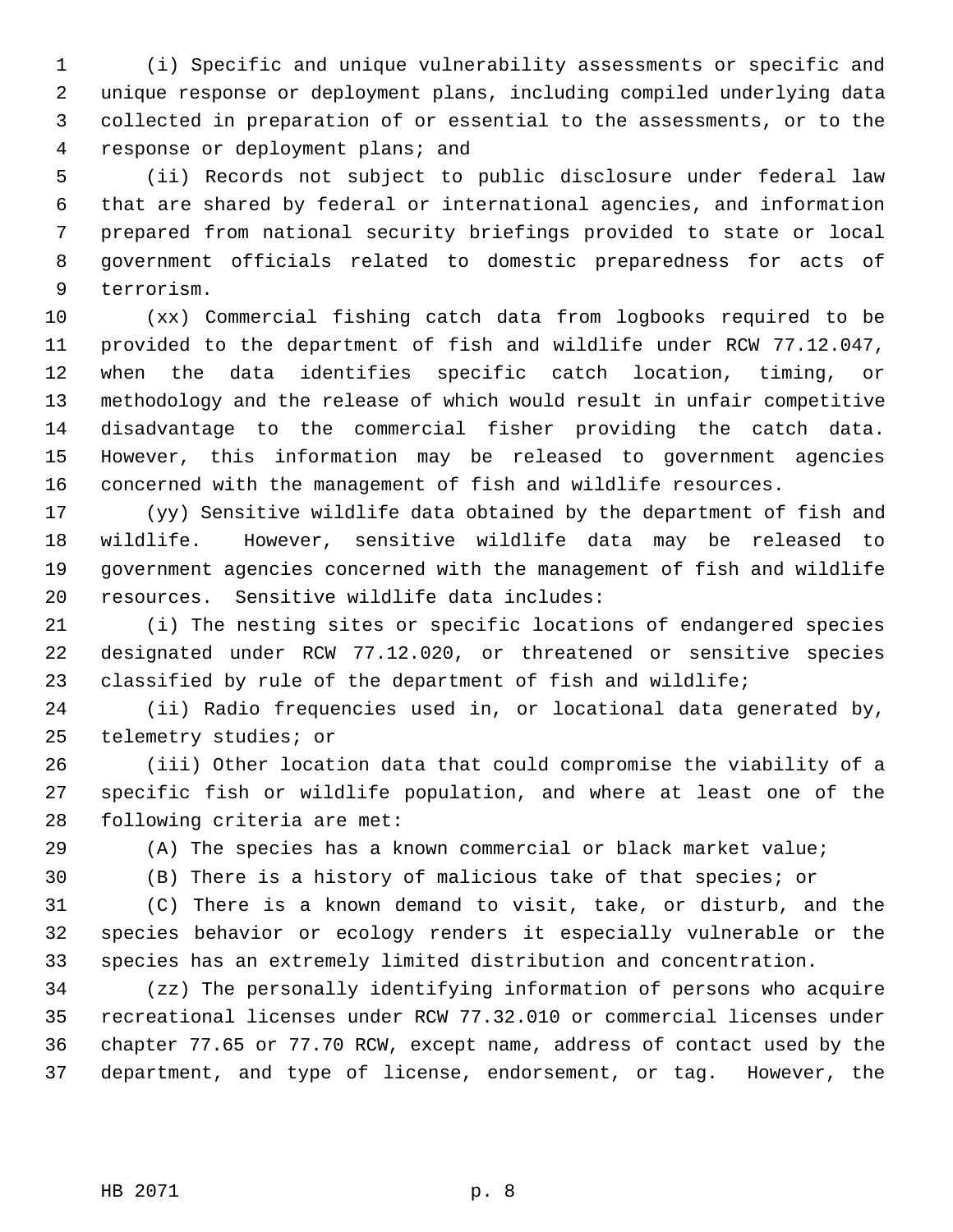department of fish and wildlife may disclose personally identifying information to:

 (i) Government agencies concerned with the management of fish and wildlife resources;

 (ii) The department of social and health services, child support division, and to the department of licensing in order to implement RCW 77.32.014 and 46.20.291; and

 (iii) Law enforcement agencies for the purpose of firearm possession enforcement under RCW 9.41.040.

 (aaa)(i) Discharge papers of a veteran of the armed forces of the United States filed at the office of the county auditor before July 1, 2002, that have not been commingled with other recorded documents. These records will be available only to the veteran, the veteran's next of kin, a deceased veteran's properly appointed personal representative or executor, a person holding that veteran's general power of attorney, or to anyone else designated in writing by that veteran to receive the records.

 (ii) Discharge papers of a veteran of the armed forces of the United States filed at the office of the county auditor before July 1, 2002, that have been commingled with other records, if the veteran has recorded a "request for exemption from public disclosure of discharge papers" with the county auditor. If such a request has been recorded, these records may be released only to the veteran filing the papers, the veteran's next of kin, a deceased veteran's properly appointed personal representative or executor, a person holding the veteran's general power of attorney, or anyone else designated in writing by the veteran to receive the records.

 (iii) Discharge papers of a veteran filed at the office of the county auditor after June 30, 2002, are not public records, but will be available only to the veteran, the veteran's next of kin, a deceased veteran's properly appointed personal representative or executor, a person holding the veteran's general power of attorney, or anyone else designated in writing by the veteran to receive the records.

 (iv) For the purposes of this subsection (1)(aaa), next of kin of deceased veterans have the same rights to full access to the record. Next of kin are the veteran's widow or widower who has not remarried, son, daughter, father, mother, brother, and sister.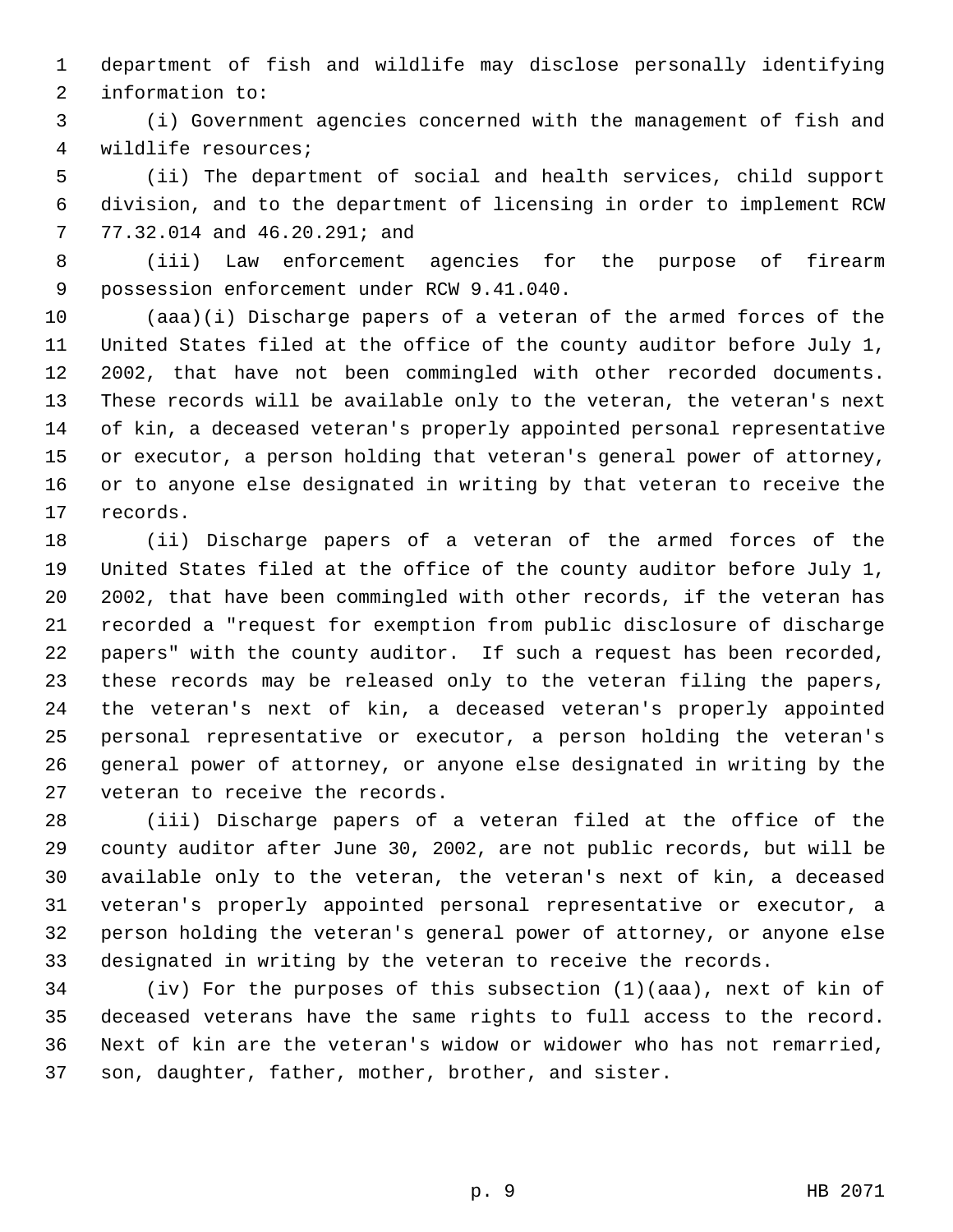(bbb) Those portions of records containing specific and unique vulnerability assessments or specific and unique emergency and escape response plans at a city, county, or state adult or juvenile correctional facility, the public disclosure of which would have a substantial likelihood of threatening the security of a city, county, or state adult or juvenile correctional facility or any individual's safety.

 (ccc) Information compiled by school districts or schools in the development of their comprehensive safe school plans pursuant to RCW 28A.320.125, to the extent that they identify specific vulnerabilities of school districts and each individual school.

 (ddd) Information regarding the infrastructure and security of computer and telecommunications networks, consisting of security passwords, security access codes and programs, access codes for secure software applications, security and service recovery plans, security risk assessments, and security test results to the extent that they identify specific system vulnerabilities.

 (eee) Information obtained and exempted or withheld from public inspection by the health care authority under RCW 41.05.026, whether retained by the authority, transferred to another state purchased health care program by the authority, or transferred by the authority to a technical review committee created to facilitate the development, acquisition, or implementation of state purchased health care under chapter 41.05 RCW.

 (fff) Proprietary data, trade secrets, or other information that relates to: (i) A vendor's unique methods of conducting business; (ii) data unique to the product or services of the vendor; or (iii) determining prices or rates to be charged for services, submitted by any vendor to the department of social and health services for purposes of the development, acquisition, or implementation of state purchased health care as defined in RCW 41.05.011.

 (2) Except for information described in subsection (1)(c)(i) of this section and confidential income data exempted from public inspection pursuant to RCW 84.40.020, the exemptions of this section are inapplicable to the extent that information, the disclosure of which would violate personal privacy or vital governmental interests, can be deleted from the specific records sought. No exemption may be